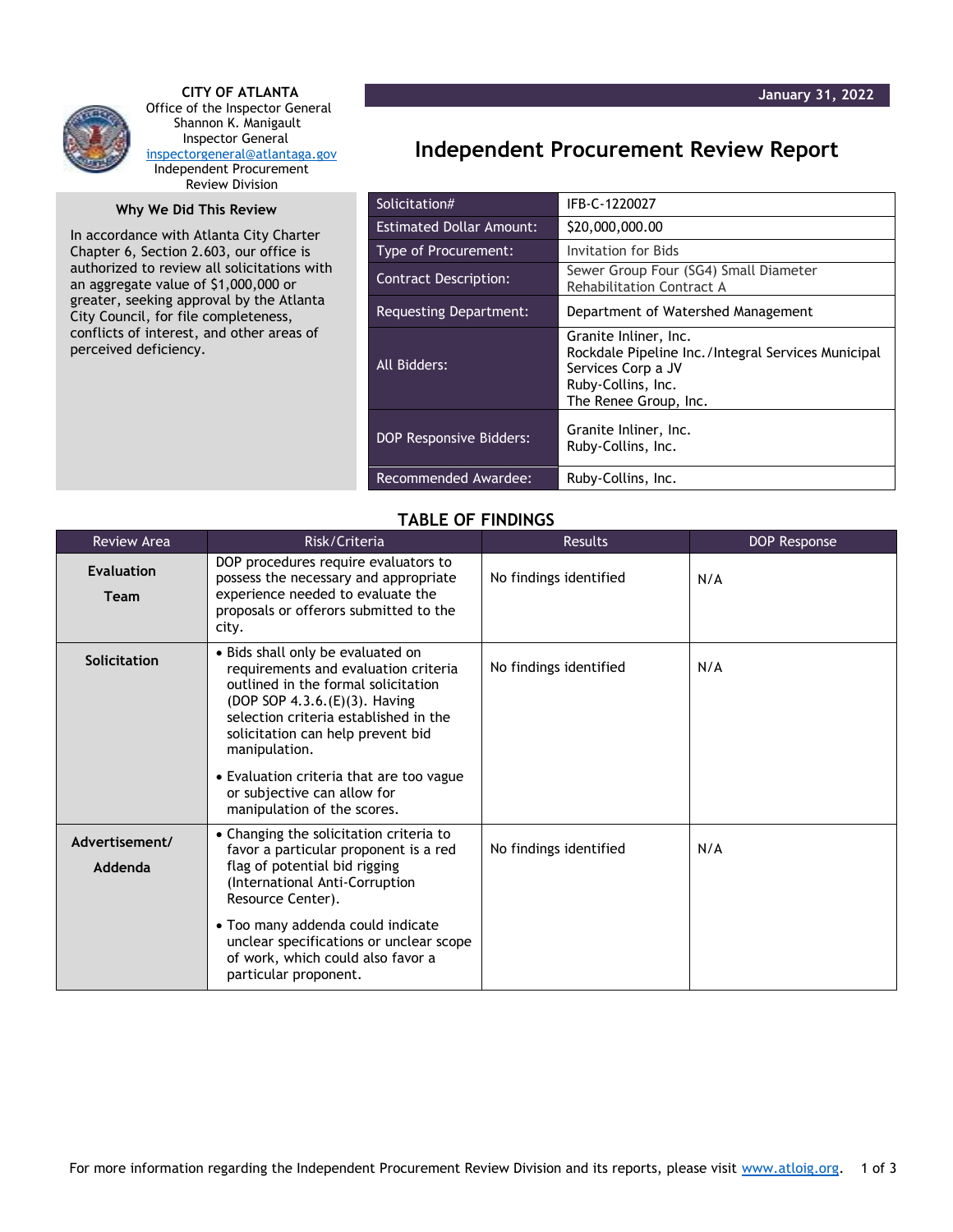| Review Area                 | Risk/Criteria                                                                                                                                                                                                                                                                                                                                                                                                                                                                                                               | Results                                                                                                                                                                                                                                                                                                                                                                                                                                                            | DOP Response         |
|-----------------------------|-----------------------------------------------------------------------------------------------------------------------------------------------------------------------------------------------------------------------------------------------------------------------------------------------------------------------------------------------------------------------------------------------------------------------------------------------------------------------------------------------------------------------------|--------------------------------------------------------------------------------------------------------------------------------------------------------------------------------------------------------------------------------------------------------------------------------------------------------------------------------------------------------------------------------------------------------------------------------------------------------------------|----------------------|
| <b>Submittal</b>            | The city code and DOP policy and<br>procedures provide guidance for the<br>receipt of competitive sealed bids.                                                                                                                                                                                                                                                                                                                                                                                                              | No findings identified                                                                                                                                                                                                                                                                                                                                                                                                                                             | N/A                  |
|                             | • Bidders must provide sealed bids via<br>the ATLCloud electronic procurement<br>system, no later than 2:00 P.M., ET on<br>date specified in the advertisement or<br>addenda.<br>• Bids shall be received without<br>alteration or correction except as<br>authorized by the CPO. (City Code<br>Sec. 2-1188).                                                                                                                                                                                                               |                                                                                                                                                                                                                                                                                                                                                                                                                                                                    |                      |
| Responsive<br><b>Review</b> | • DOP procedures require findings to be<br>recorded on a responsive checklist<br>which identifies specific submittal<br>requirements for the project and<br>identifies a bidder's compliance with<br>those required documents.<br>• Unclear or inconsistent responsiveness<br>determinations could be a red flag of<br>bid manipulation.                                                                                                                                                                                    | DOP received four submittals<br>for this solicitation and<br>deemed two bidders non-<br>responsive.<br>IPro identified additional<br>discrepancies in one of the<br>non-responsive submittals:<br>Bidder provided only one<br>1.<br>person as a reference.<br>2.<br>Two reference forms<br>were missing project<br>start dates.<br>Bidder failed to submit<br>3.<br>the resumes of key<br>personnel<br>4. Bidder submitted an<br>incomplete safety record<br>form. | No response required |
| Conflict of<br>Interest     | The city's standards of conduct prohibit<br>employees from having financial<br>conflicts of interests. Contracts must be<br>awarded and administered free from<br>improper influence or the appearance of<br>impropriety.                                                                                                                                                                                                                                                                                                   | No findings identified<br>1.                                                                                                                                                                                                                                                                                                                                                                                                                                       | N/A                  |
| <b>Evaluation</b>           | • DOP procedures require procurement<br>staff to compile the evaluation scores,<br>including those from risk management<br>and contract compliance.<br>• Public procurement practice states<br>that any arithmetical errors should be<br>corrected, and scores should be<br>recorded in grids/matrices (NIGP).<br>• According to the International Anti-<br>Corruption Resource Center, bids that<br>are too close together (less than 1%)<br>or too far apart (more than 20%) could<br>be indicators of collusive bidding. | No findings identified                                                                                                                                                                                                                                                                                                                                                                                                                                             | N/A                  |